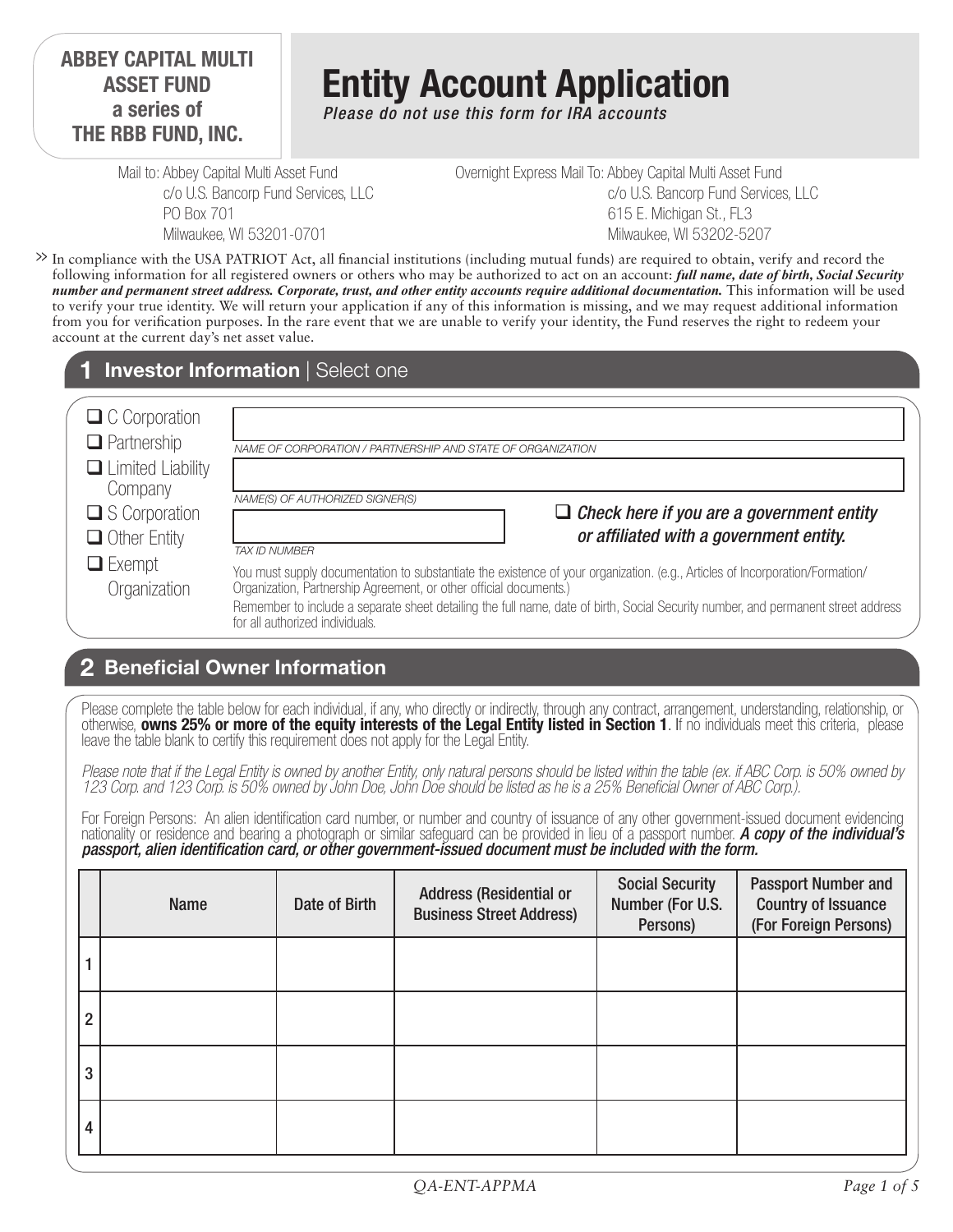#### **3 Controller Information**

Please complete the table below with the requested information for one individual with significant responsibility for managing the Legal Entity listed in Section 1, such as an executive officer or senior manager (ex. Chief Executive Officer, Chief Financial Officer, Chief Operating Officer, Managing Member, General Partner, President, Vice President, Treasurer), or any other individual who regularly performs similar functions (a beneficial owner named in Section 2 can be listed here if appropriate).

For a Foreign Person: An alien identification card number, or number and country of issuance of any other government-issued document evidencing nationality or residence and bearing a photograph or similar safeguard can be provided in lieu of a passport number. *A copy of the individual's passport, alien identification card, or other government-issued document must be included with the form.* 

| <b>Name</b> | Date of Birth | <b>Address (Residential or</b><br><b>Business Street Address)</b> | <b>Social Security</b><br>Number (For U.S.<br>Person) | <b>Passport Number and</b><br><b>Country of Issuance</b><br>(For Foreign Person) |  |
|-------------|---------------|-------------------------------------------------------------------|-------------------------------------------------------|----------------------------------------------------------------------------------|--|
|             |               |                                                                   |                                                       |                                                                                  |  |

#### **4 Permanent Street Address**

| P.O. Boxes are not allowed. | Resultatul Alliness of 1 Hacipal 1 lace of Dashiess - Portiga allinesses and |
|-----------------------------|------------------------------------------------------------------------------|
|                             |                                                                              |
|                             |                                                                              |
| <b>STREET</b>               | <b>APT / SUITE</b>                                                           |
|                             |                                                                              |
| <b>CITY</b>                 | <b>ZIP CODE</b><br><b>STATE</b>                                              |
|                             |                                                                              |
| <b>DAYTIME PHONE NUMBER</b> | <b>EVENING PHONE NUMBER</b>                                                  |
|                             |                                                                              |

*Residential Address or Principal Place of Business - Foreign addresses and* 

*E-MAIL ADDRESS*

#### $\Box$  Duplicate Statement #1

*Complete only if you wish someone other than the account owner(s) to receive duplicate statements.*

| <b>COMPANY NAME</b> |              |             | <b>COMPA</b>  |
|---------------------|--------------|-------------|---------------|
|                     |              |             |               |
| <b>NAME</b>         |              |             | <b>NAME</b>   |
|                     |              |             |               |
| <b>STREET</b>       |              | APT / SUITE | <b>STREET</b> |
|                     |              |             |               |
| <b>CITY</b>         | <b>STATE</b> | ZIP CODE    | <b>CITY</b>   |

**□** Mailing Address\* (if different from Permanent Address) *If completed, this address will be used as the Address of Record for all statements, checks and required mailings. Foreign addresses are not allowed.*

| <b>STREET</b> |              | APT / SUITE |
|---------------|--------------|-------------|
|               |              |             |
| <b>CITY</b>   | <b>STATE</b> | ZIP CODE    |

*\* A P.O. Box may be used as the mailing address.*

#### $\Box$  Duplicate Statement #2

*Complete only if you wish someone other than the account owner(s) to receive duplicate statements.*

|              |             | COMPANY NAME  |              |             |
|--------------|-------------|---------------|--------------|-------------|
|              |             |               |              |             |
|              |             | <b>NAME</b>   |              |             |
|              |             |               |              |             |
|              | APT / SUITE | <b>STREET</b> |              | APT / SUITE |
|              |             |               |              |             |
| <b>STATE</b> | ZIP CODE    | <b>CITY</b>   | <b>STATE</b> | ZIP CODE    |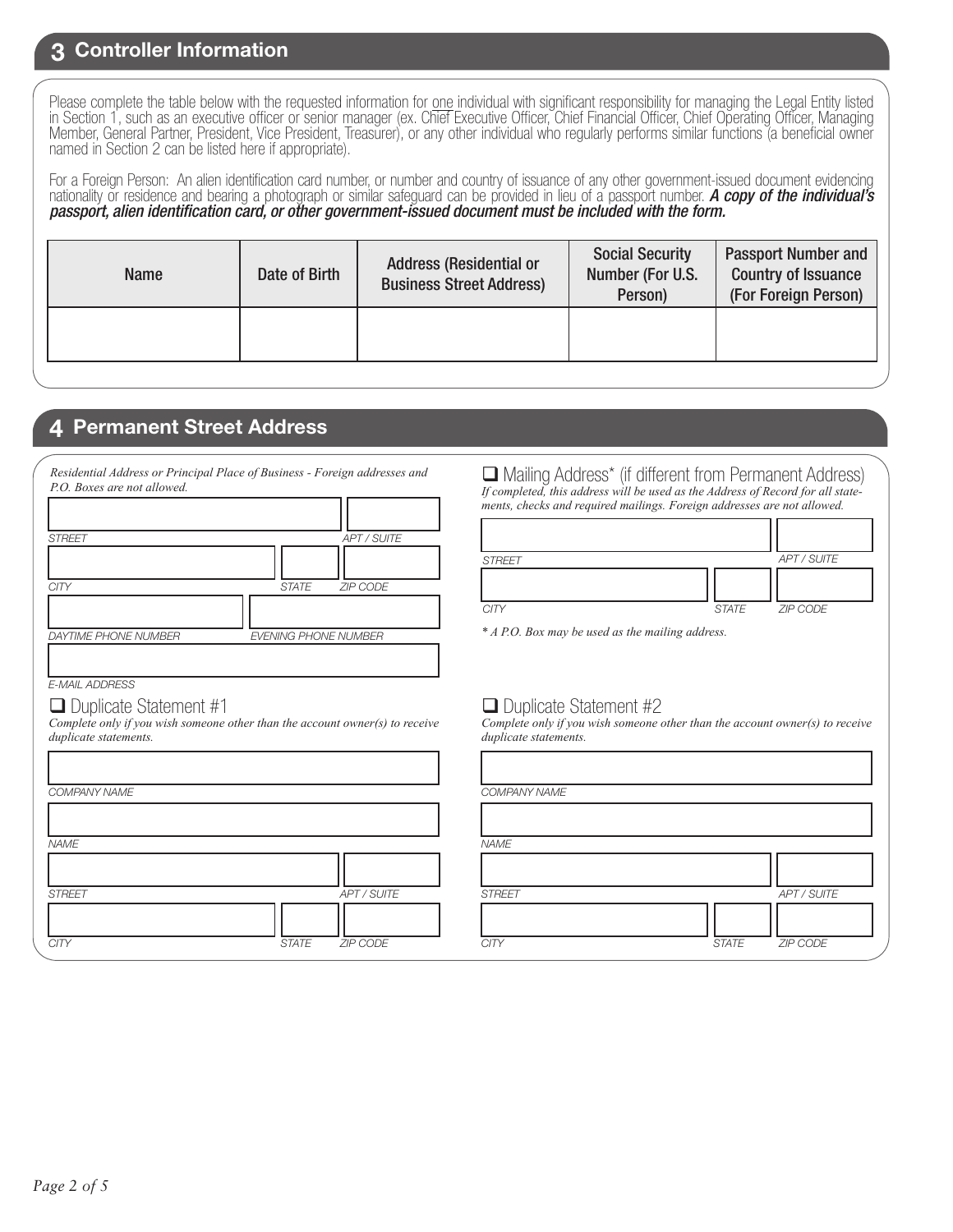## **5 Cost Basis Method**

| The Cost Basis Method you elect applies to all covered shares acquired from January 1, 2012 forward and to all identically registered existing and<br>future accounts you may establish, unless otherwise noted. The Cost Basis Method you select will determine the order in which shares are redeemed<br>and how your cost basis information is calculated and subsequently reported to you and to the Internal Revenue Service (IRS). Please consult<br>your tax advisor to determine which Cost Basis Method best suits your specific situation. If you do not elect a Cost Basis Method, |
|-----------------------------------------------------------------------------------------------------------------------------------------------------------------------------------------------------------------------------------------------------------------------------------------------------------------------------------------------------------------------------------------------------------------------------------------------------------------------------------------------------------------------------------------------------------------------------------------------|
| your account will default to <b>Average Cost.</b>                                                                                                                                                                                                                                                                                                                                                                                                                                                                                                                                             |
| <b>Primary Method (Select only one)</b>                                                                                                                                                                                                                                                                                                                                                                                                                                                                                                                                                       |
| $\Box$ Average Cost – averages the purchase price of acquired shares                                                                                                                                                                                                                                                                                                                                                                                                                                                                                                                          |
| $\Box$ First In, First Out – oldest shares are redeemed first                                                                                                                                                                                                                                                                                                                                                                                                                                                                                                                                 |
| $\Box$ Last In, First Out – newest shares are redeemed first                                                                                                                                                                                                                                                                                                                                                                                                                                                                                                                                  |
| $\Box$ Low Cost – least expensive shares are redeemed first                                                                                                                                                                                                                                                                                                                                                                                                                                                                                                                                   |
| $\Box$ High Cost – most expensive shares are redeemed first                                                                                                                                                                                                                                                                                                                                                                                                                                                                                                                                   |
| <b>Loss/Gain Utilization</b> – depletes shares with losses prior to shares with gains and short-term shares prior to long-term shares                                                                                                                                                                                                                                                                                                                                                                                                                                                         |
| $\Box$ Specific Lot Identification – you must specify the share lots to be sold at the time of a redemption (This method requires you elect                                                                                                                                                                                                                                                                                                                                                                                                                                                   |
| a Secondary Method below, which will be used for systematic redemptions and in the event the lots you designate for a redemption are                                                                                                                                                                                                                                                                                                                                                                                                                                                          |
| unavailable.)                                                                                                                                                                                                                                                                                                                                                                                                                                                                                                                                                                                 |
| Secondary Method – applies only if Specific Lot Identification was elected as the Primary Method (Select only one)                                                                                                                                                                                                                                                                                                                                                                                                                                                                            |
| $\Box$ First In, First Out                                                                                                                                                                                                                                                                                                                                                                                                                                                                                                                                                                    |
| $\Box$ Last In, First Out                                                                                                                                                                                                                                                                                                                                                                                                                                                                                                                                                                     |
| $\Box$ Low Cost                                                                                                                                                                                                                                                                                                                                                                                                                                                                                                                                                                               |
| $\Box$ High Cost                                                                                                                                                                                                                                                                                                                                                                                                                                                                                                                                                                              |
| $\Box$ Loss/Gain Utilization                                                                                                                                                                                                                                                                                                                                                                                                                                                                                                                                                                  |
| Note: If a Secondary Method is not elected, First In, First Out will be used.                                                                                                                                                                                                                                                                                                                                                                                                                                                                                                                 |
|                                                                                                                                                                                                                                                                                                                                                                                                                                                                                                                                                                                               |

### **6 Investment and Distribution Options**

|  |  |  |  | $\Box$ By check: Make check payable to the Abbey Capital Multi Asset Fund. |
|--|--|--|--|----------------------------------------------------------------------------|
|--|--|--|--|----------------------------------------------------------------------------|

 *Note: All checks must be in U.S. Dollars drawn on a domestic bank. The Fund will not accept payment in cash or money orders. The Fund does not accept post dated checks or any conditional order or payment. To prevent check fraud, the Fund will not accept third party checks, Treasury checks, credit card checks, traveler's checks or starter checks for the purchase of shares.*

#### **By wire:** Call 1-844-261-6484.

*Note: A completed application is required in advance of a wire.*

|                                                                                                                         | <b>Investment Amount</b><br>Class A Shares and Class C Shares - \$2,500<br>Class I Shares - \$1,000,000 | Capital Gains<br>Reinvest | Cash* | <b>Dividends</b><br>Reinvest<br>If nothing is selected, capital gains and dividends will be reinvested. | Cash* |
|-------------------------------------------------------------------------------------------------------------------------|---------------------------------------------------------------------------------------------------------|---------------------------|-------|---------------------------------------------------------------------------------------------------------|-------|
| Abbey Capital Multi Asset Fund<br>Class A Shares<br>7152                                                                | ⊕                                                                                                       |                           |       |                                                                                                         |       |
| Abbey Capital Multi Asset Fund<br>Class C Shares<br>7153                                                                | ጥ<br>◡                                                                                                  |                           |       |                                                                                                         |       |
| Abbey Capital Multi Asset Fund<br>Class I Shares<br>7151                                                                | $\mathcal{C}$                                                                                           |                           |       |                                                                                                         |       |
| *If cash distribution should be paid, please select one: $\Box$ Check to Address of Record $\Box$ ACH to Bank of Record |                                                                                                         |                           |       | Valid Voided Check Needed                                                                               |       |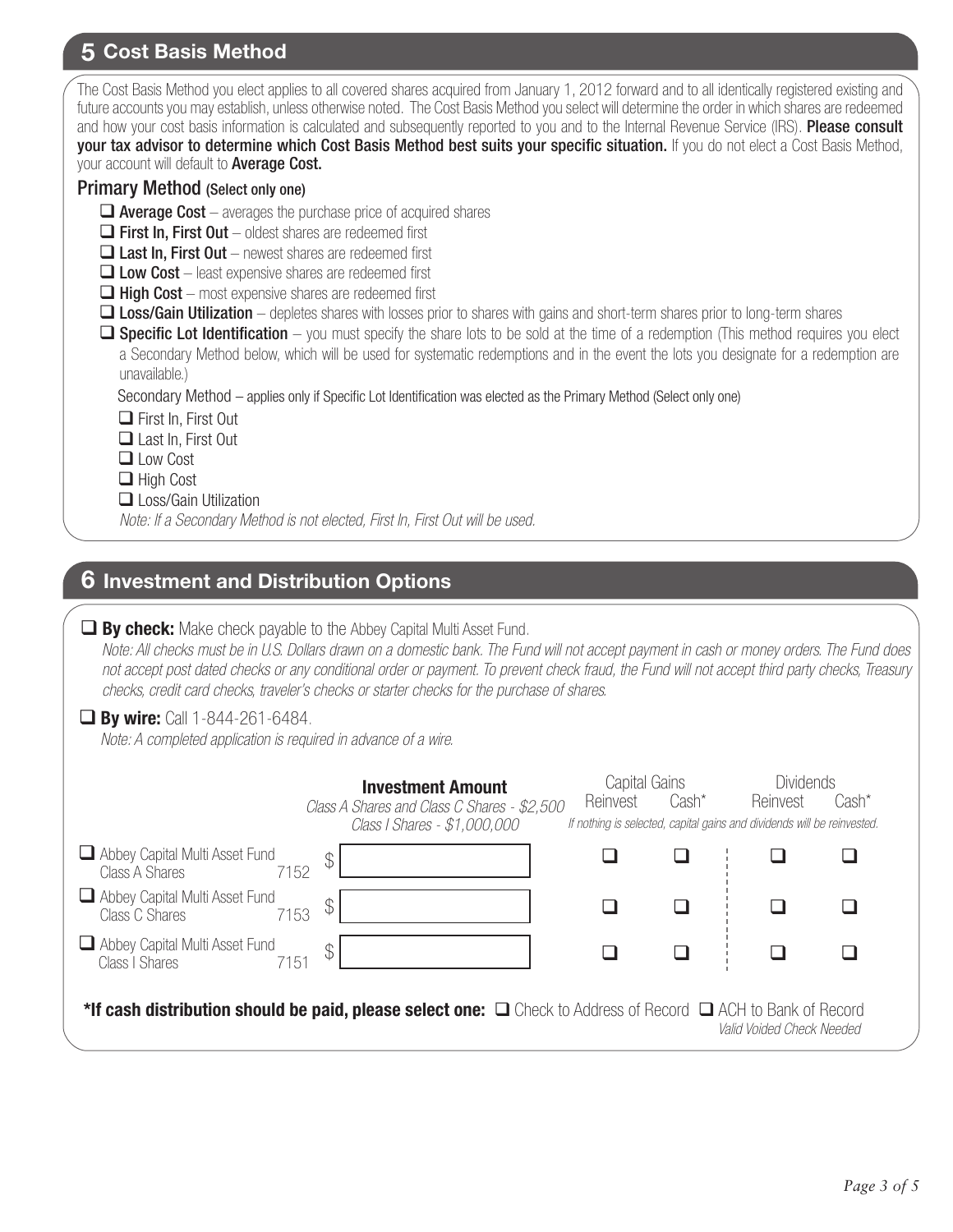## **7 Telephone Options**

You have the ability to make telephone purchases\*, redemptions\* or exchanges per the prospectus by checking the box below. See the prospectus for minimum and maximum amounts.

*\* You must provide bank instructions and a voided check in Section 8.* 

#### **I accept telephone transaction privileges.**

*Should you wish to add the options at a later date, a signature guarantee may be required. Please refer to the prospectus or call our shareholder services department for more information.*

## **8 Bank Information**

| If you have selected an<br>automatic investment                                                                                              | John Doe                                        |  |
|----------------------------------------------------------------------------------------------------------------------------------------------|-------------------------------------------------|--|
| plan, wire redemptions,<br>EFT purchases, EFT<br>redemptions, a systematic<br>withdrawal plan, or cash                                       | Jane Doel<br>123 Main St.<br>Anytown, USA 12345 |  |
| distributions, a voided<br>bank check or preprinted<br>savings deposit slip (not<br>a counter deposit slip) is<br>required. We are unable to | Pay to the order of                             |  |
| debit or credit mutual fund<br>or pass-through accounts.                                                                                     | Memo<br>Samer                                   |  |
| Please contact your<br>financial institution to<br>determine if it participates<br>in the Automated Clearing                                 | 1、第五百五月号111后岁月12日<br><b>. 1234567856781</b>     |  |
| House system (ACH).                                                                                                                          |                                                 |  |

#### **9 Letter of Intent**

□ I agree to the terms of the Letter of Intent set forth in the prospectus. Although I am not obligated to do so, it is my intention to invest over a 13-month period in shares of the Abbey Capital Multi Asset Fund on which a sales load has been paid an aggregate amount equal to at least:

| $\Box$ \$25,000 $\Box$ \$50,000 | $\Box$ \$100,000 | $\Box$ \$250,000 | $\Box$ \$250,000 | $\Box$ \$500,000 | $\Box$ \$1,000,000 |
|---------------------------------|------------------|------------------|------------------|------------------|--------------------|
|                                 |                  |                  |                  |                  |                    |

## **10 Rights of Accumulation**

As per the prospectus, a reduced sales load may apply to any purchase of Abbey Capital Multi Asset Fund shares, sold with a sales load, where an investor's then-current investment is \$25,000 or more. If you have additional Abbey Capital Multi Asset Fund accounts, please list them here: Existing Account Number(s):

*Page 4 of 5*